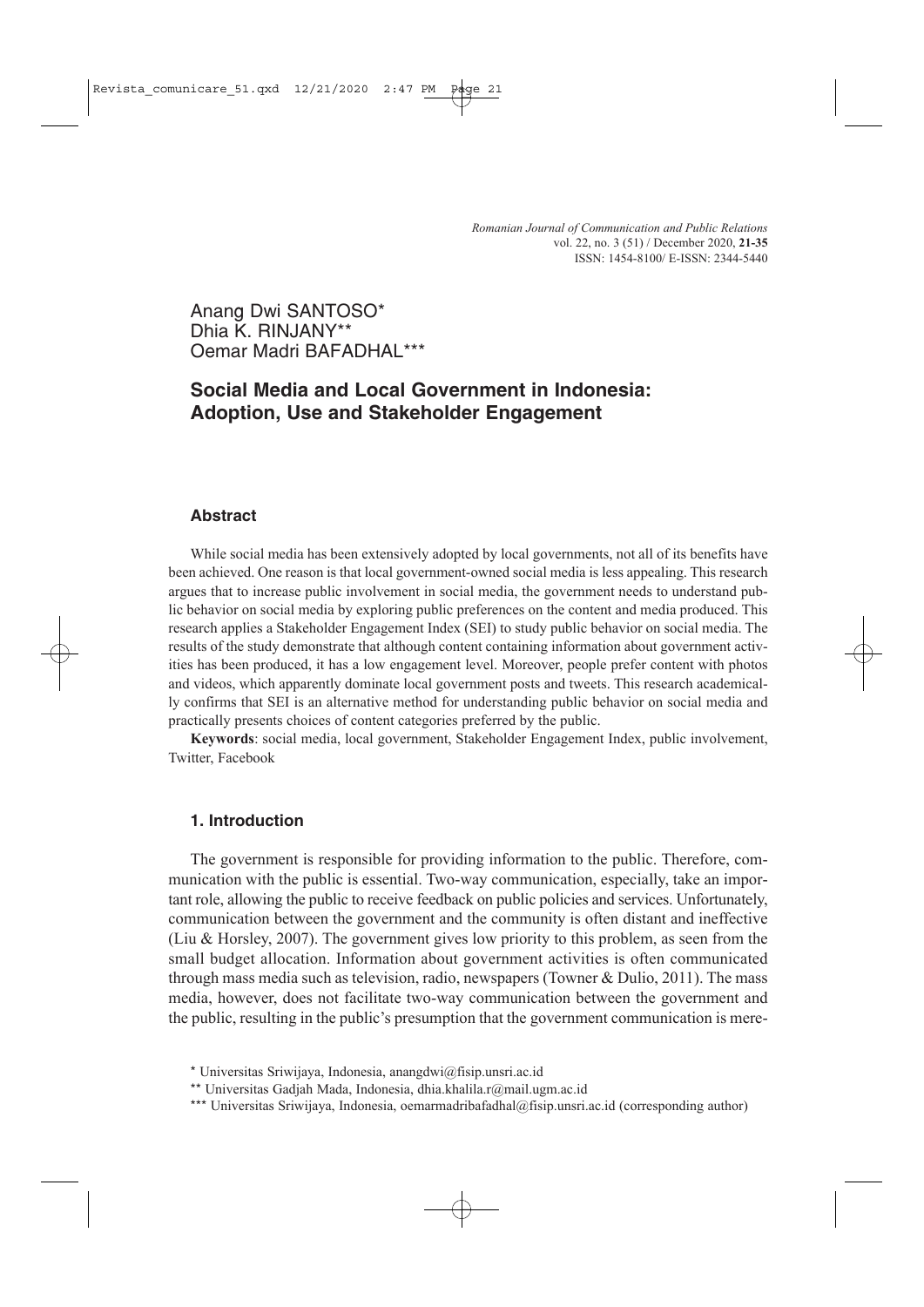ly propaganda (Liu & Horsley, 2007; Liu, Horsley & Levenshus, 2010). As a consequence, the government has a poor reputation in the public's eyes because the media do not provide a space to allow good feedback from the public to the government to improve government activities in the future.

Social media presents, mediating communication crisis between the government and the public by offering the possibility to change the exchange of information from one to two directions (Agostino, 2012). It is possible to be conducted because social media allows the public to produce content online and establish communication in real-time. Social media has also emerged during government efforts in finding the right platform to increase public involvement over the past few years (Agostino & Arnaboldi, 2016; Arnaboldi, Azzone & Palermo, 2010). The government massively adopted social media to interact with the public through this potential. The social media features also offer a new way for governments to place the public in an essential position in decision making known as public involvement. Furthermore, the features are characterized by the formation of interactive relationships between the government and the public (Agostino, 2012; Agostino et al., 2017).

Unfortunately, this great potential is not being utilized as well as possible because it has been found that governments in various parts of the world do not use social media features as they should be. Governments often use social media as they maintain Web 1.0, not use it to communicate both ways (Bortree & Seltzer, 2009; Campbell, Lambright & Wells, 2014). Moreover, they do not consider public preferences as to what content the public is interested in being actively involved. Apart from the wide benefits offered by social media, the government does not use social media for two-way communication (Bonsón et al., 2012; Bortree & Seltzer, 2009; Feeney & Welch, 2016; McAllister, 2012). In Australia, although there are various indications of public involvement in government social media, the government do not use it to engage in dialogue with the public (Heaselgrave & Simmons, 2016).

We conduct a case study on local governments in Indonesia. Local governments are interesting subjects in social media studies because the decisions they make directly affect the public. Therefore, the tradition of community participation is easily found at the local level (Bonsón et al., 2012; Mossberger, Wu & Crawford, 2013). Moreover, social media has been adopted on a large scale by Indonesian people. Several surveys put Indonesia as a country with the highest level of social media adoption. Table 1 shows a summary of social media adoption in Indonesia based on the Survei Hootsuite and We are Social, 2019. The government should maximize the public presence on social media to encourage high public involvement.

| <b>Platform</b> | <b>Search</b> (based on addressable advertising audience) | <b>World Ranking</b> |
|-----------------|-----------------------------------------------------------|----------------------|
| Twitter         | 6,425,000                                                 | 9                    |
| Facebook        | 130,000,000                                               | 3                    |
| Instagram       | 62,000,000                                                | 4                    |

|  |  |  | Table 1. Social Media Adoption in Indonesia |
|--|--|--|---------------------------------------------|
|  |  |  |                                             |

Source: We Are Social & Hootsuite, 2019.

Several studies in Indonesia show that the government does not demonstrate good performance on social media, in the sense of not using it in two-way communication. Symmetrical communication between the government and the public occurs limitedly because the government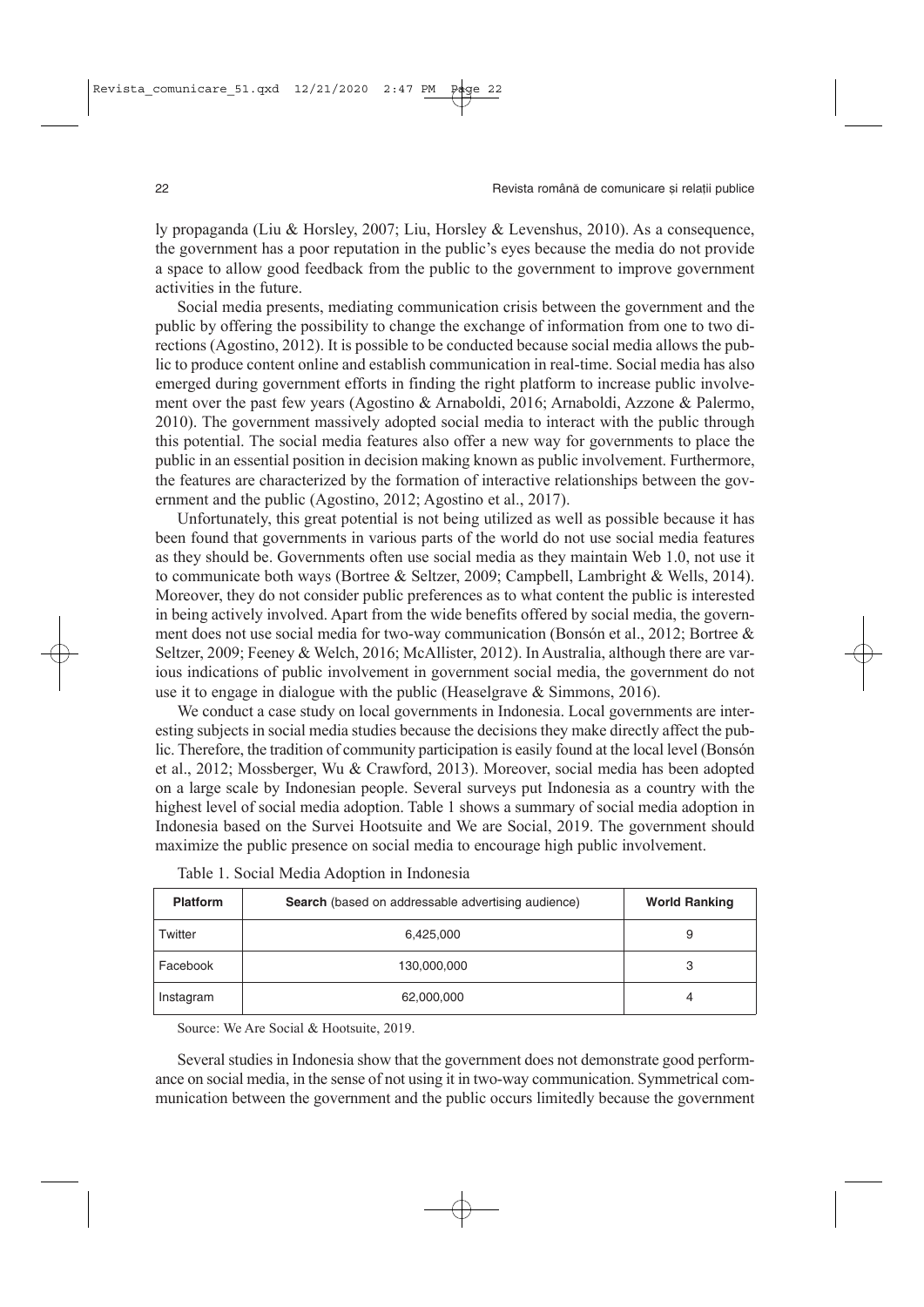utilizes social media to broadcast information which has a low level of engagement (Idris, 2018; Marpaung & Santoso, 2019). Social media have not influenced the internal processes of the organization; rather, they are only used for disseminating information to the public (Nurmandi, Almarez & Efendi, 2018; Roengtam et al., 2017; Santoso, 2019). The study also found that social media is not utilized to collect information from the public because it is not considered a public space which facilitates interaction between the public and government.

Although social media has been massively used and researched, few researchers are interested in investigating public preferences on certain content that appears more often than other types. In fact, the effectiveness of communication cannot only be seen from the way the government communicates with the public, but also the public's views of the communication (Hofmann et al., 2013). Previous studies have focused more on the presence of government on social media (Medaglia & Zheng, 2017). Some of them have also explored content shared to see involvement in certain issues such as the environment, community participation, health education and so on (Bonsón, Royo & Ratkai, 2015). To fill this gap, this study explores content provided by the government to find out whether the public is interested or not in being present on government-owned social media. More specifically, this study answers two research questions which are (a) what forms of local government presence on social media? and (b) how the public responds to content produced by local governments?. The first question will be answered by presenting the adoption of social media and any content created by the local government, while the second question will be answered by testing the SEI category of post/tweet produced and the media attached to the post/tweet. This study emphasizes the importance of paying attention to how public behavior on social media in gaining the latest insights to be able to comprehend the public and ultimately gain a broad public involvement.

The following section of this paper contains the characteristics of social media and its benefits in encouraging public involvement and followed by public involvement in social media. Next, the research method, which contains the strategies used by the researchers to obtain and analyze data is explained. Then, the findings section which contains the use of social media by local governments in Indonesia is elaborated, followed by a discussion section. The final section of this paper contains conclusions.

#### **2. Literature Review**

#### 2.1. The Characteristics and Benefits of Social Media for Governments

Social media refers to web-based applications which support inter-user interaction (Kaplan & Haenlein, 2010), that emphasizes active participation, connectivity, collaboration, and the exchange of ideas (Moss et al., 2015). In the context of the public sector, social media is defined as a technology group which enables public organizations to create greater public involvement (Criado, Rojas-Martín & Gil-Garcia, 2017). Another characteristic of social media is its potential to allow the public to actively contribute to the production of content (Norris & Reddick, 2013; Reddick, Chatfield & Ojo, 2017). Social media also facilitates the creation of a network of relationships, especially because its characteristics allow the creation of content and communication in real-time, support the creation of virtual communities, and share a variety of knowledge and ideas. Regarding these potentials, social media has become a platform which is widely adopted by governments around the world.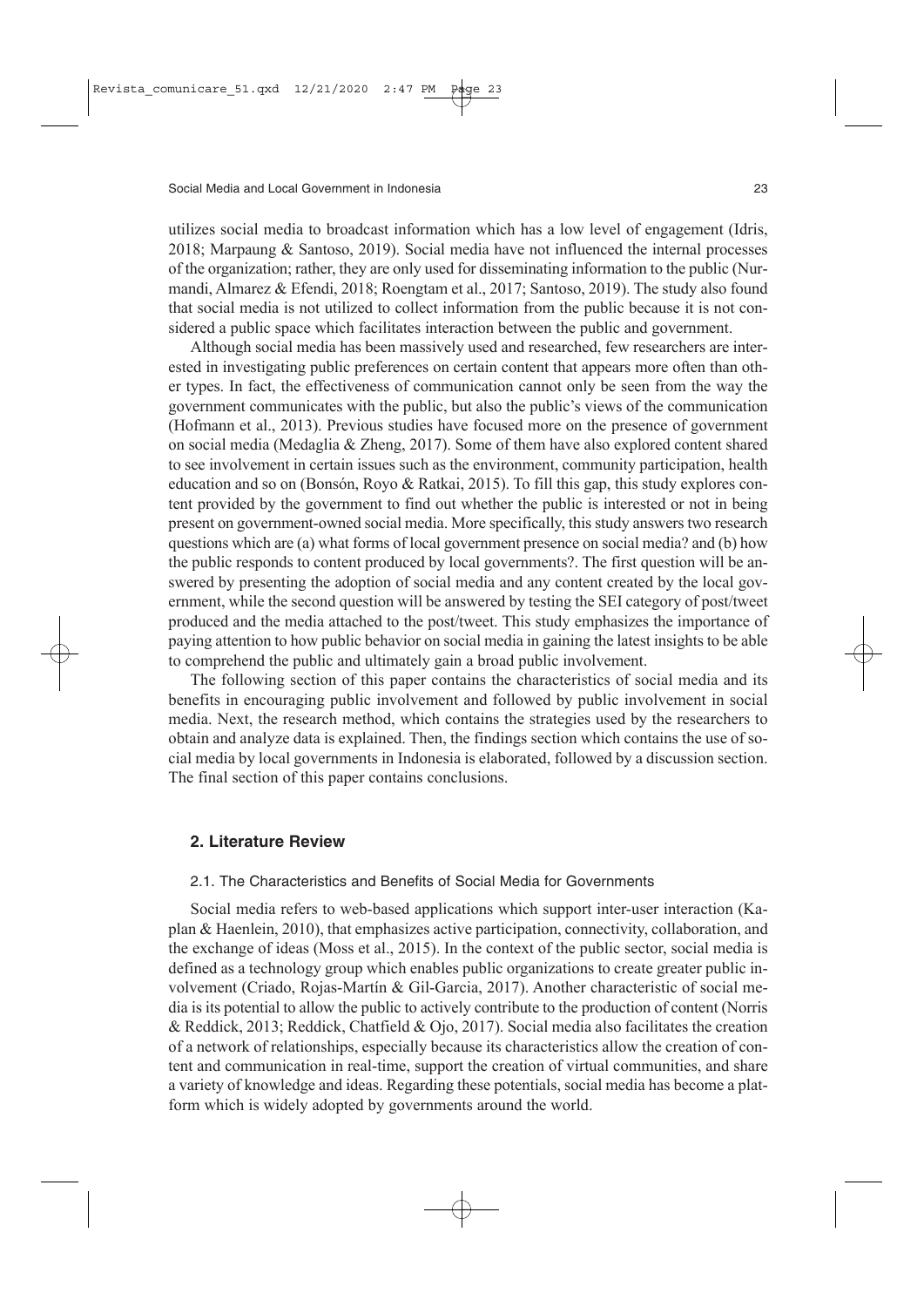For the governments, their presence on social media is mainly due to their desire to increase public involvement in decision making. Transparent, open, and participatory government is the result of using social media as a means to disseminate policy news and build two-way communication with the public (Yi, Oh & Kim, 2013). The presence of government on social media opens up public opportunities to participate democratically and generate crowdsourcing solutions and innovations (Bertot, Jaeger & Grimes, 2012; Linders, 2012). Social media can increase the transparency and quality of policymaking and service delivery to the public (Bonsón et al., 2012; Kavanaugh et al., 2012). Furthermore, there are three social media tactics for the public sector consisting of (a) a push strategy; it is used by the government to provide formal information and place social media as an additional communication channel, (b) a pull strategy; it is intended to involve and incorporate the information from the public to the government, (c) a network strategy, it is involved both (push and pull) which is characterized by the use of social media respectively, interactively and in two-way communication, generating an information feedback cycle (Mergel, 2013).

#### 2.2. Public Involvement in Social Media

Public involvement refers to the involvement of citizens in public affairs (Rowe & Frewer, 2005), including public involvement in government activities, policy-making and implementations, and improving the quality of public services (Bovaird, 2007). It also related to governance which shifts from a bureaucratic model to public involvement (Agostino, 2013; Kolsaker & Kelley, 2006). It is driven by the government needs to promote transparent and collaborative governance (Carter & Bélanger, 2005). Generally, public involvement can be divided into information, consultation, involvement, collaboration, and empowerment phases (Agostino, 2012). While information and consultation are processes related to the diffusion of facts and data to the public; engagement, collaboration, and empowerment are public involvement in the decision making the process and public placement as an important part of decision making.

Social media is a potential medium to offer new ways for governments to encourage public involvement when public participation and trust in government is low (Mergel, 2013; Yi et al., 2013). Social media features offer great benefits to support public involvement. It encourages the creation of a network of relationships, occurring not only between the government and the public but also the government and the government and the public with the public (Sobaci & Karkin, 2013). Transparency and accountability which are challenging to achieve become possible through social media, resulting in the trust of the government (Carter & Bélanger, 2005). Public preferences can also be tracked primarily to improve the quality of public services which are tailored to the needs and desires of the public (Moss et al., 2015). Social media presents a public space where the public and government interact. When governments use social media, there is a great opportunity to enrich the social-political debate, increase the diversity of public opinion and provide a free flow of information and public expression (Bonsón et al., 2012). It is convenient for the public to reach out to the government to convey ideas and complaints about government activities on social media. Interactions which occur on social media are two-way, providing intense communication and feedback between the government and the public (Bonson, Royo & Ratkai, 2017). Another benefit which can be obtained is the presence of public opinion and knowledge in the decision-making process so that the decision becomes more transparent, appealing, and participatory and offers greater possibilities for the public to be involved in the collaboration process.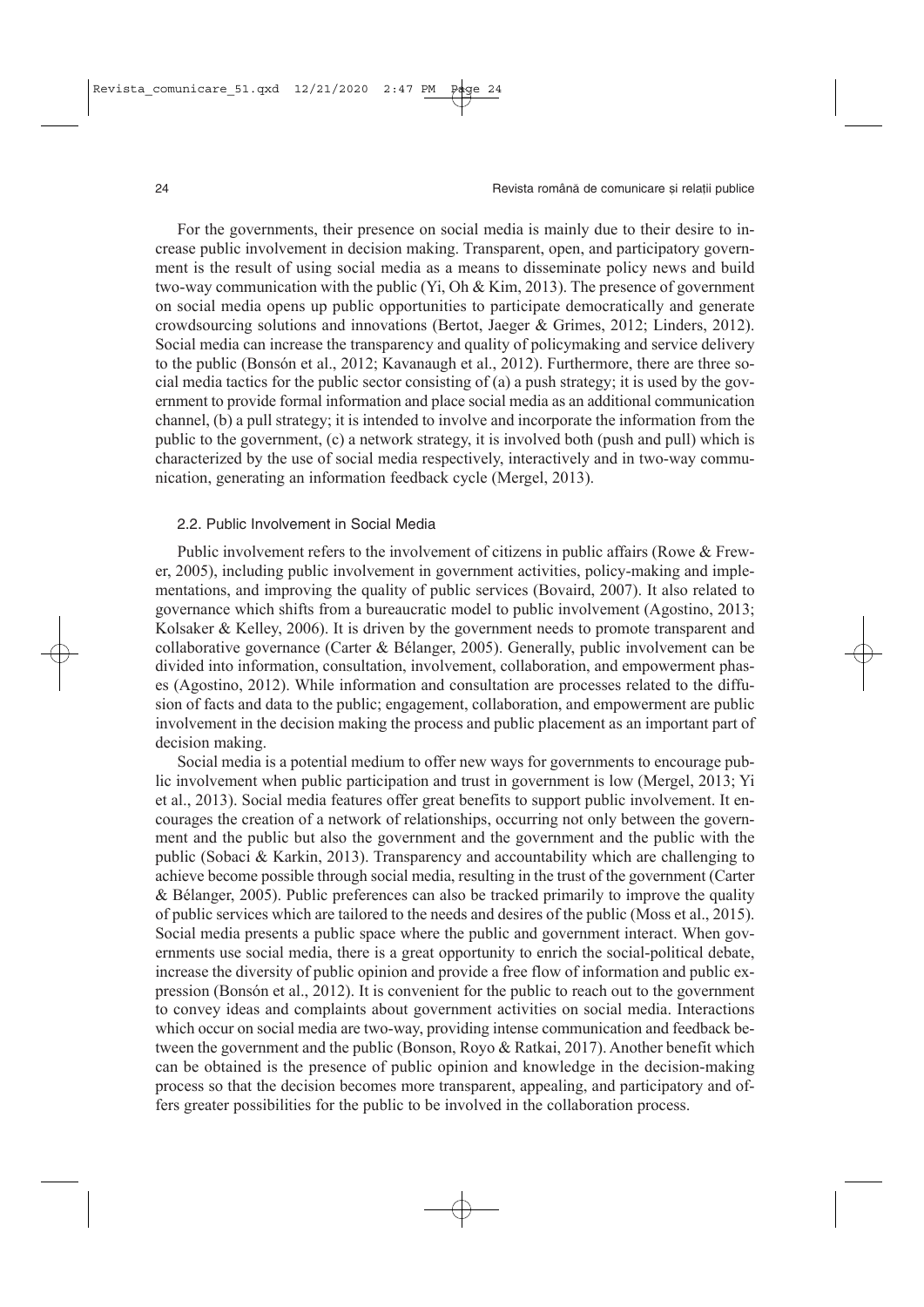## **3. Research Methods**

To achieve research objectives, we use case study designs which are suitable for understanding complex and contemporary social phenomena (Yin, 2014), to conduct a content analysis of the use of Twitter and Facebook in cities and districts in Indonesia. This section contains research samples, the process of data collection, and data analysis.

#### 3.1. Samples

This study explores each Facebook and Twitter accounts of the cities and districts on Java Island. Java Island was chosen because the development of Information and Communication Technology (ICT) infrastructure on this island is more advanced, as evidenced by the higher ICT development index compared to other islands (BPS, 2017). In total, there were 119 districts and cities observed. This study began by searching Facebook and Twitter accounts by looking at the official websites; generally, the information is in the "contact us" section. If this method did not work, we typed the name of the cities or districts in the Twitter/Facebook search column. The data collection process was conducted on 15-20 July 2018 to retrieve post/tweet data which was distributed in a span of 1 month (1-30 June 2018). This process was assisted by Ncapture feature of the Nvivo 11 application.

#### 3.2. Stakeholder Engagement Index (SEI)

Bonson et al., (2013) proposed a valid formula to identify stakeholder involvement in a social media account. This study utilizes this formula by observing data in each account to measure Stakeholder Engagement Index. First, we measured P3, C3, and V3 before obtaining SEI. P3 measures the popularity of a Facebook or Twitter account by examining the average number of likes per post/tweet. C3 measures the level of commitment of followers by figuring the average number of comments per post/tweet. Meanwhile, V3 measures the virality of an account by calculating the average number of shares per post/tweet. Finally, the addition of P3, C3, and V3 will produce an SEI. Explanation of the formula is detailed in Table 2.

| Concept    | Symbol         | <b>Formula</b>                           | <b>Details</b>                          |  |
|------------|----------------|------------------------------------------|-----------------------------------------|--|
|            | P <sub>1</sub> | Post 'liked'/ total post                 | The proportion of posts with 'likes'    |  |
| Popularity | P <sub>2</sub> | Total 'likes'/Total posts                | Average 'likes' per post                |  |
|            | P <sub>3</sub> | (Post/Tweets/number of followers)x 1,000 | The popularity of posts among followers |  |
| Commitment | C <sub>1</sub> | Posts with comments/Total posts          | The proportion of posts with comments   |  |
|            | C <sub>2</sub> | Total comments/Total posts               | Average comments per posts              |  |
|            | C <sub>3</sub> | (C2/number of followers) x 1,000         | Followers' engagement                   |  |
|            | V <sub>1</sub> | Posts shared/total post                  | The proportion of shared posts          |  |
| Virality   | V <sub>2</sub> | Total shared/total posts                 | Average of posts shared                 |  |
|            | V3             | (V2/ number of followers) x 1,000        | The virality of posts among followers   |  |
| Engagement | E.             | $P3 + C3 + V3$                           | Stakeholder engagement index (SEI)      |  |

Table 2. Stakeholder Engagement Index (SEI)

Source: (Bonsón et al., 2015).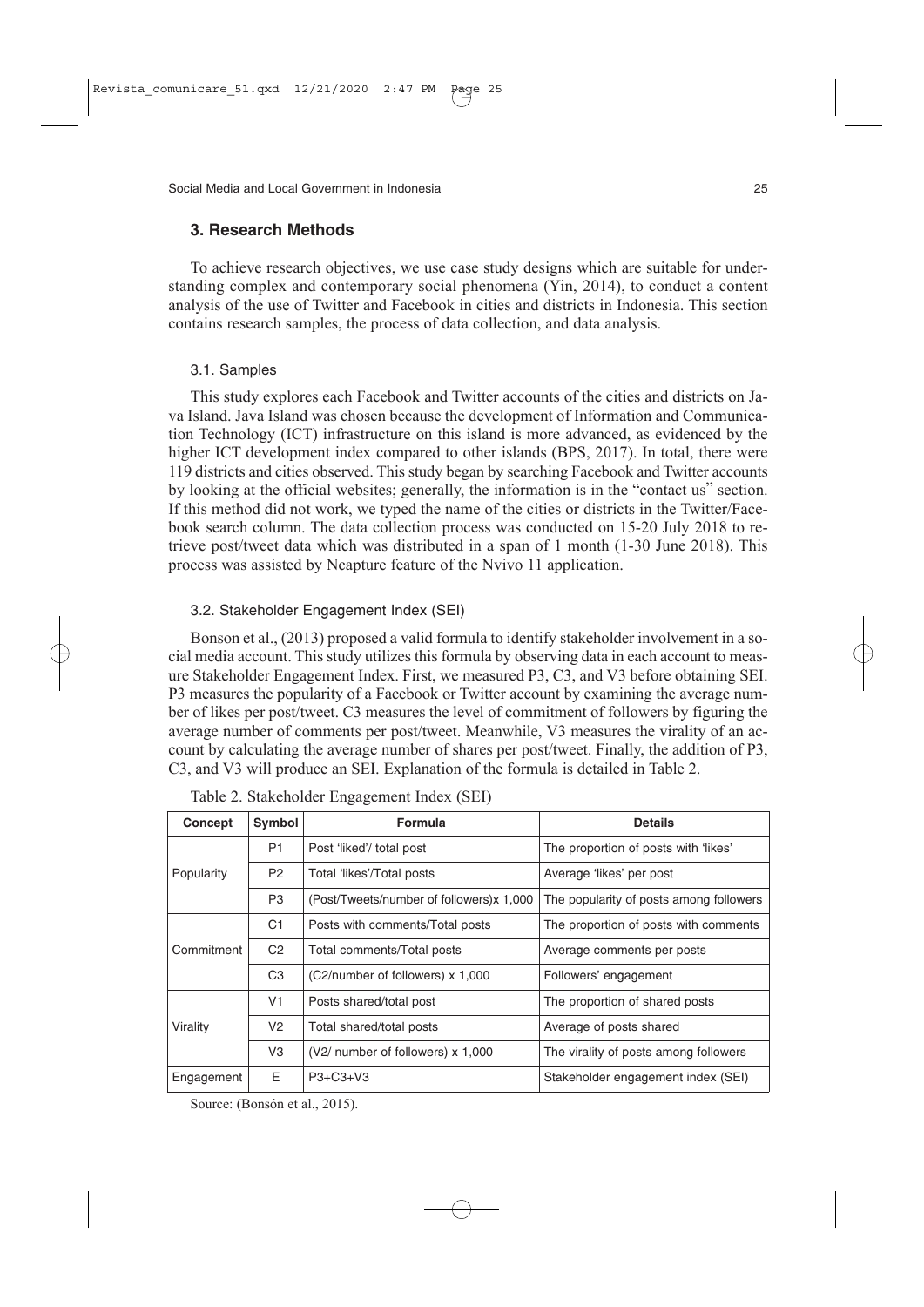Posts and Tweets are analyzed by labelling them with certain categories as arranged in Table 3. In general, there are six categories we obtained from the results of the literature review such as sharing information, call for participation, communication with stakeholders, greetings and service information. Eventually, we provide categories of videos, links, photos and texts to find out the type of media attached to each post and tweet.

| Category                  | <b>Type</b>                                                         | Category          | <b>Type</b>                                                             |
|---------------------------|---------------------------------------------------------------------|-------------------|-------------------------------------------------------------------------|
|                           | Informing government activities<br>in the past                      |                   | Communicating with other<br>government agencies                         |
|                           | Informing current government<br>activities and the city's condition | Communication     | Communicating with the community                                        |
|                           | Promoting government<br>programs/activities                         | with stakeholders | Communicating with regional heads                                       |
| Sharing                   | Informing official activities                                       |                   | Communicating with other provincial,<br>regional or central governments |
| information               | Informing community activities                                      |                   | Sending congratulatory                                                  |
|                           | Informing the activities of the<br>regional heads or the deputies   | Greetings         | Sending condolences                                                     |
|                           | Clarifying hoax news                                                |                   | Giving reminder                                                         |
|                           | <b>Educating communities</b>                                        |                   | Sharing quotes                                                          |
|                           | Asking for advice from the<br>community                             |                   | Promoting public services                                               |
| Call for<br>participation | Asking for advice from the<br>community                             | Service           | Informing new public services                                           |
|                           | Inviting the public to attend an<br>event                           | information       | Notifying public service interruption                                   |
|                           | Requesting information from the<br>public                           |                   | Socializing new regulations                                             |

Table 3. Information shared on social media by local government accounts

Source: (Bolívar, 2016; Bonson, Royo & Ratkai, 2014; Bonsón et al., 2015; Heaselgrave & Simmons, 2016; Hofmann et al., 2013; Reddick et al., 2017).

#### 3.3. Data Reliability

Coding and analysis are conducted in three stages to ensure data reliability (Bellström et al., 2016). The first stage was to assign the first author to conduct the initial round coding using the guidelines from Table 3. Separately, the second author encoded the second round in the same manner. Then, the first and second authors discussed to match the results of their coding. Different results became the subject of discussion until an agreement was reached between the two. The final round of coding was conducted by research assistants who were not affiliated with this study whose job was to ensure that tweets and posts were coded correctly.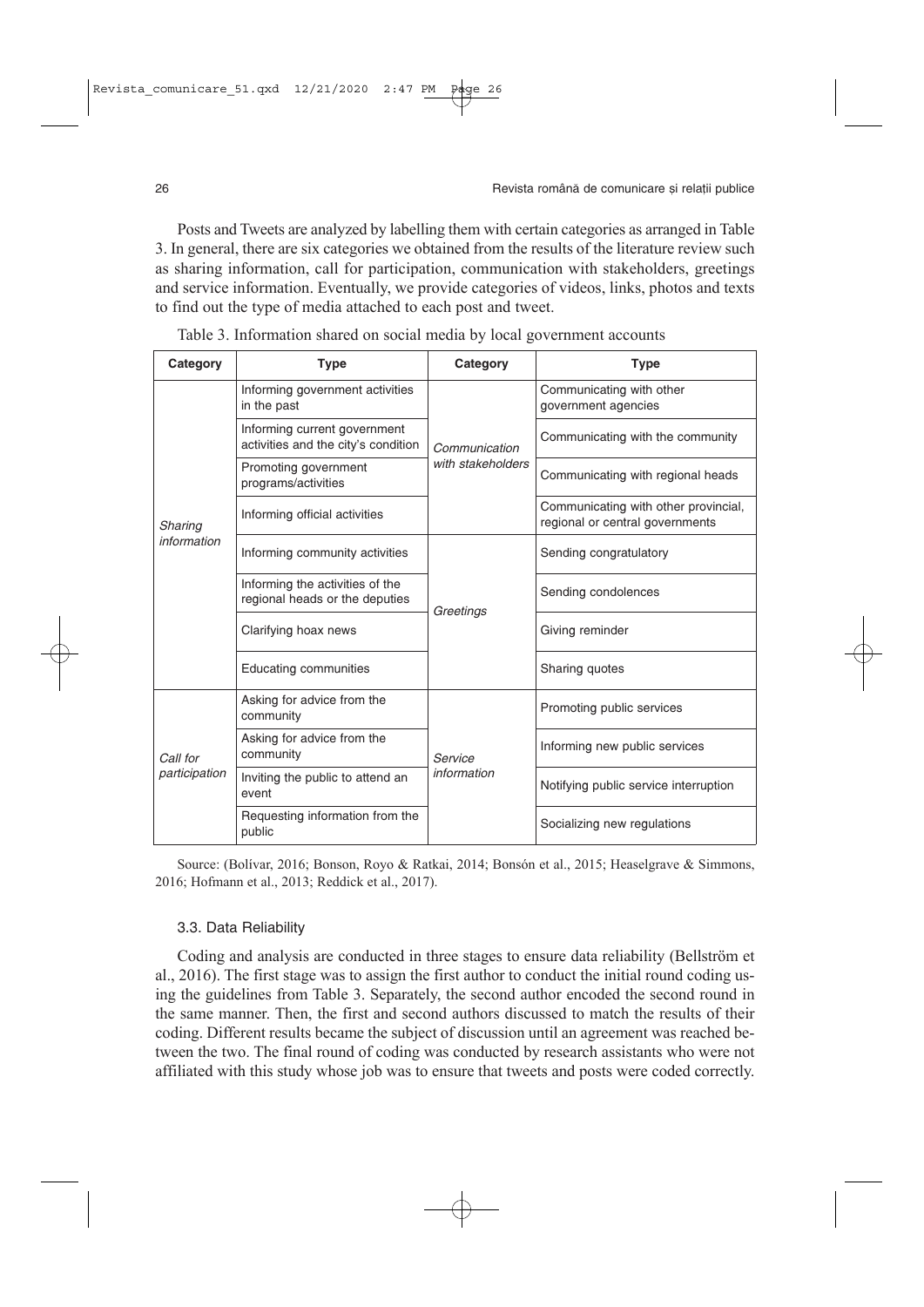# **4. Findings**

### 4.1. Social Media Adoption

Table 4 shows the social media adoption at the provincial level in Java. We present the province data, total districts and cities in a province, and the percentage of social media adoption for each account. In general, more than half of the districts and cities in Java are present on Twitter and Facebook. Of the 119 districts and cities observed, 61% have Facebook and 72% have Twitter.

| <b>Province</b>    | <b>Total District and City</b> | Facebook | <b>Twitter</b> |
|--------------------|--------------------------------|----------|----------------|
| Banten             | 8                              | 88%      | 100%           |
| Jakarta            | 6                              | 67%      | 67%            |
| West Java          | 27                             | 52%      | 67%            |
| Central Java<br>35 |                                | 63%      | 80%            |
| 5<br>Yogyakarta    |                                | 60%      | 20%            |
| East Java          | 38                             | 61%      | 71%            |
| <b>Total</b>       | 119                            | 61%      | 72%            |

Table 4. Facebook and Twitter Adoption

Districts and cities in Banten Province have the highest adoption rate of both social media with 88% have Facebook and all of them have Twitter. Districts and cities in West Java Province ranked the lowest for Facebook adoption with a 52% rate. While on the Twitter platform, only 20% of all Districts and cities in Yogyakarta Province have the accounts.

Table 5 illustrates the five cities with the highest SEI. Furthermore, we also calculate the average of SEI of the districts and cities in Java. Overall, Twitter has a higher SEI than Facebook. It indicates that Twitter users are more active on Twitter than Facebook. Moreover, the SEI for Twitter is calculated at 10.6 3, while that of Facebook is only 0.08.

|                          | Facebook   | <b>Twitter</b>          |            |  |  |
|--------------------------|------------|-------------------------|------------|--|--|
| <b>Districts/Cities</b>  | <b>SEI</b> | <b>Districts/Cities</b> | <b>SEI</b> |  |  |
| Kediri City              | 22.54      | <b>Bandung City</b>     | 25.10      |  |  |
| Indramayu District       | 21.23      | Banyuwangi District     | 12.93      |  |  |
| Banyuwangi District      | 20.96      | Depok City              | 3.17       |  |  |
| <b>Bogor City</b>        | 9.37       | Bekasi City             | 2.62       |  |  |
| <b>Banyumas District</b> | 4.68       | Surabaya City           | 1.60       |  |  |
| Average                  | 0.08       | Average                 | 10.63      |  |  |

Table 4. Five Districts/Cities with the Highest SEI in Java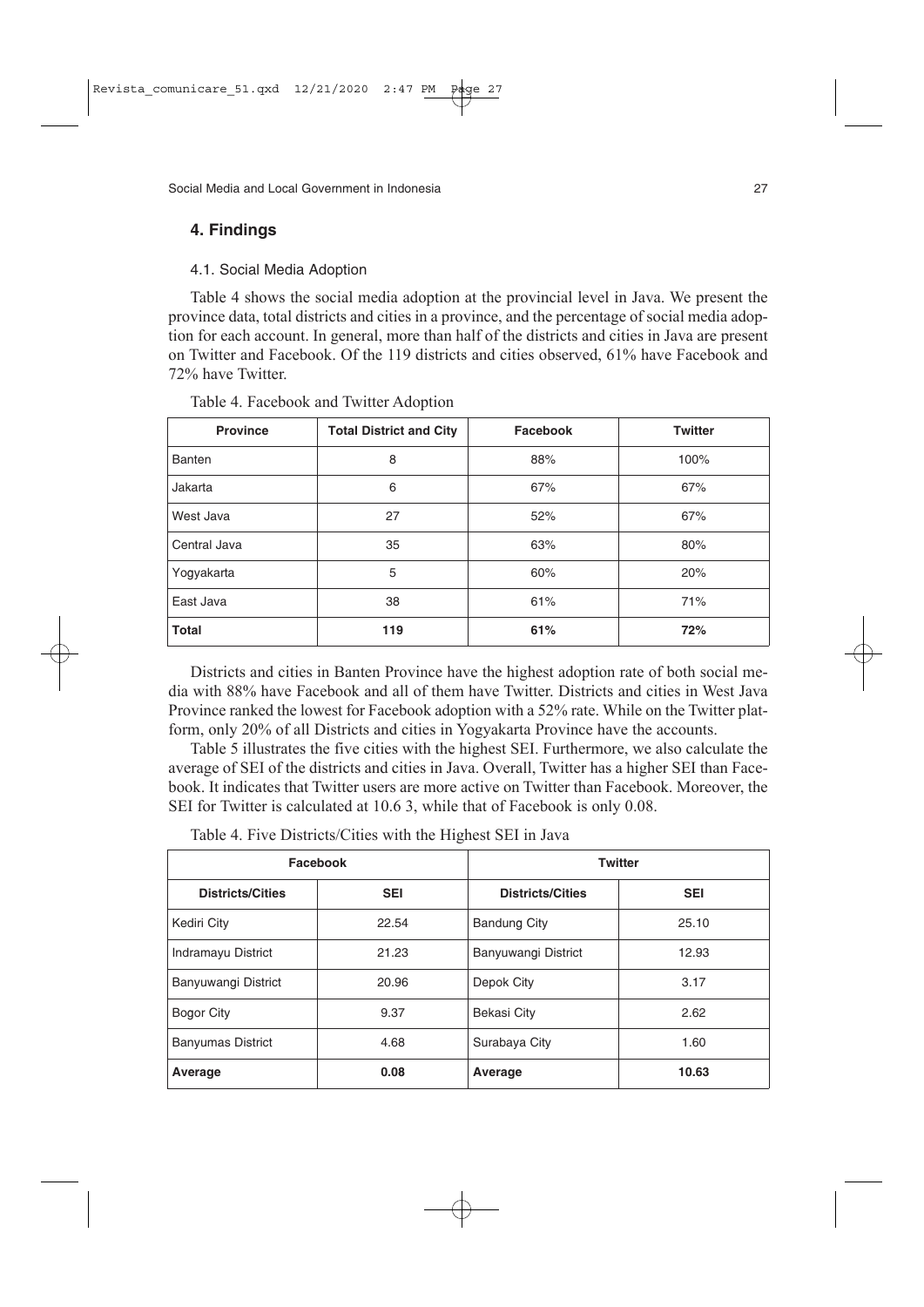Moreover, the highest SEI on Facebook is obtained by Kediri City with 22.54. SEI of Indramayu District, Banyuwangi District, and Bogor City are 21.23, 20.96, and 9.37, respectively. The fifth rank of SEI on Facebook is Banyumas District, with a total SEI of 4.68. On the Twitter platform, Bandung City ranks first with an SEI of 25.10, followed by Banyuwangi District, Depok City, Bekasi City, and Surabaya City with SEI of 12.93, 3.17, 2.62, and 1.60, respectively.

#### 4.2. Attached content and media categories

Table 5 is the result of content analysis to demonstrate content shared on Facebook and Twitter. It contains the types of information and the percentage of types of information on each platform. Overall, the type and percentage of information produced on Facebook are the same as the information generated on Twitter.

| <b>No</b>      | <b>Type of Information</b>                                                                         | Facebook (%) | Twitter (%) |
|----------------|----------------------------------------------------------------------------------------------------|--------------|-------------|
| $\mathbf{1}$   | Informing government activities in the past                                                        | 22,5         | 23,0        |
| 2              | Informing the activities of the regional heads or the deputies                                     | 18,0         | 16,8        |
| 3              | Informing current government activities and the city's condition                                   | 10,1         | 9,0         |
| 4              | Sending congratulatory                                                                             | 8,1          | 8,2         |
| 5              | Inviting the public to attend an event                                                             | 8,1          | 7,0         |
| 6              | Informing new public services                                                                      | 7,9          | 4,3         |
| $\overline{7}$ | <b>Educating communities</b>                                                                       | 4,5          | 4,3         |
| 8              | Promoting government programs/activities                                                           | 4,1          | 1,5         |
| 9              | Informing the activities of government officials other than the<br>regent/mayor and their deputies | 3,8          | 3,8         |
| 10             | Promoting public services                                                                          | 2,6          | 2,2         |
| 11             | Socializing new regulations                                                                        | 2,6          | 2,8         |
| 12             | Giving reminder                                                                                    | 1,5          | 3,0         |
| 13             | Sharing quotes                                                                                     | 1.3          | 1.2         |
| 14             | Requesting information from the public                                                             | 1,3          | 1,3         |
| 15             | Notifying public service interruption                                                              | 1,2          | 2,3         |
| 16             | Marketing tourist destinations                                                                     | 1,0          | 4,3         |
| 17             | Clarifying hoax news                                                                               | 0,8          | 0,8         |
| 18             | Communicaing with the community                                                                    | 0,2          | 5,2         |
| 19             | Sending condolences                                                                                | 0,2          | 0,5         |
| 21             | Communicating with other government agencies                                                       |              | 1,5         |
| 22             | Communicating with regional heads                                                                  |              | 0,3         |

Table 5. The type of information produced on Facebook and Twitter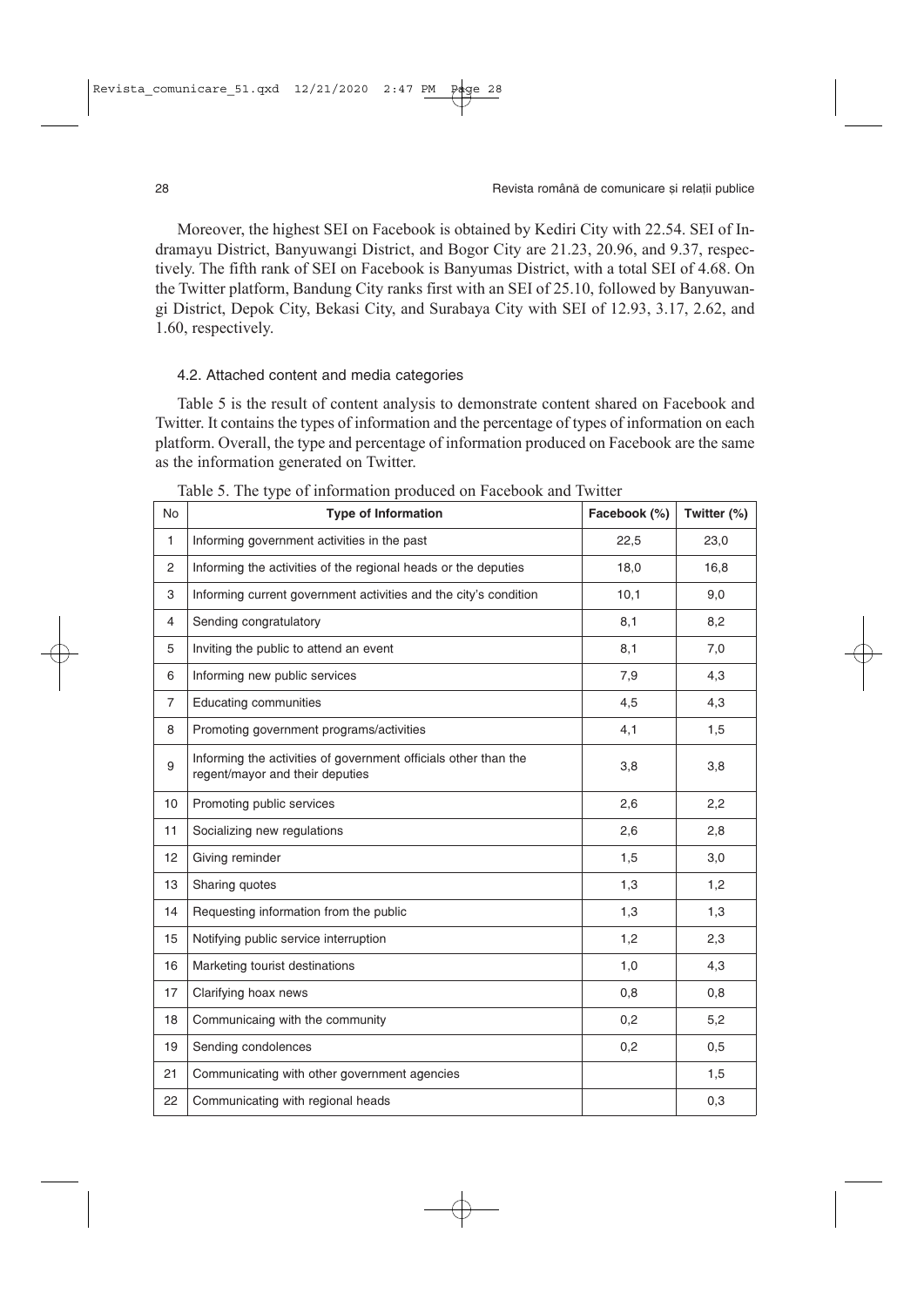Specifically, we found 19 categories on Facebook and 22 categories on Twitter. From each category of information, there is no significant percentage difference between the two social media. On Twitter and Facebook, we found that information about past events was the most frequently produced category at 22.5% on Facebook and 23.0% on Twitter. Information on the activities of the Regent/Mayor ranks second, posted as much as 18.0% and tweeted as much as 16.8%. A little below is a category of ongoing government activities and the current city condition of 10.1% on Facebook and 9.0% on Twitter. Two categories not found on Facebook but Twitter are communicating with other government agencies (1.5%) and communicating with regional heads  $(0.3\%)$ .

Related to content produced by the government, we also calculate the SEI for each type of post and display five types of posts/tweets which have the highest SEI. It aims to determine the type of content liked by the public so that afterwards, the government may determine the type of content should be produced more.

| Facebook                                                                | <b>SEI</b> |  |
|-------------------------------------------------------------------------|------------|--|
| Promoting government programs/activities                                | >0.01      |  |
| Informing ongoing government activities and the current city conditions |            |  |
| Inviting the community to an event                                      |            |  |
| Informing past government activities                                    |            |  |
| Informing the activities of the regional heads or the deputies          | < 0.01     |  |

Table 7. The type of information with high SEI on Facebook

Table 7 contains content with high SEI on Facebook. The five types of information we found were promoting government programs/activities, informing current government activities and current city conditions, inviting people to attend an event, informing government activities in the past, and informing the activities of the regional heads or the deputies.

Table 8. The type of information with high SEI on Twitter

| Twitter                                                                 |        |  |
|-------------------------------------------------------------------------|--------|--|
| Sending congratulatory                                                  | >0.01  |  |
| Informing new public services                                           | >0.01  |  |
| Promoting government programs/activities                                |        |  |
| Informing the activities of the regional heads or the deputies          |        |  |
| Informing ongoing government activities and the current city conditions | < 0.01 |  |

Table 8 contains the types of information with high SEI on Twitter. Information in this category includes sending congratulatory, promoting government programs/activities, informing the activities of regional heads or the deputies, informing the current government activities and current city conditions, and informing new public services. They are found to have high SEI on Twitter.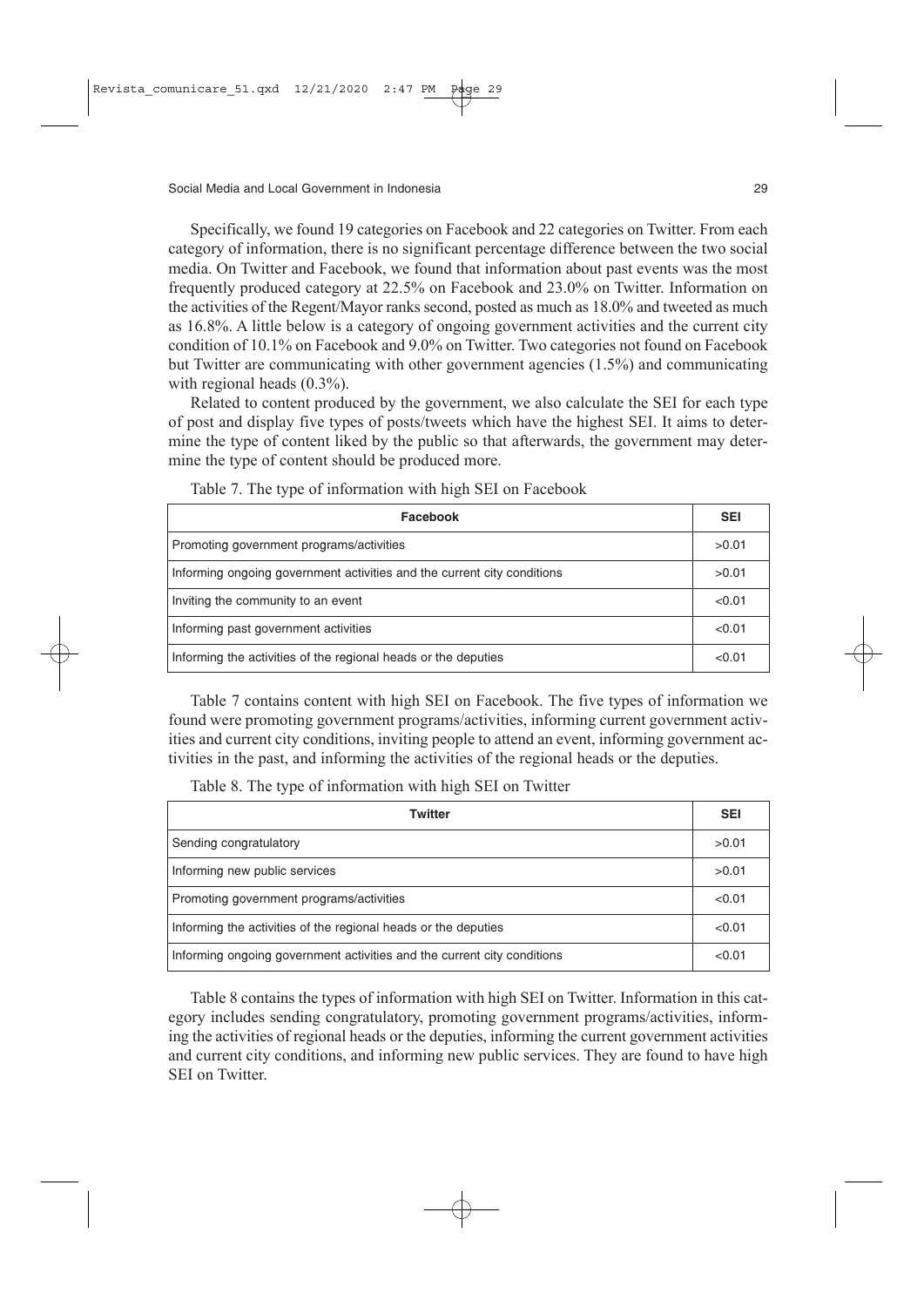|       | Facebook   |            |            | <b>Twitter</b> |
|-------|------------|------------|------------|----------------|
| media | Percentage | <b>SEI</b> | Percentage | <b>SEI</b>     |
| Photo | 52%        | >0.01      | 41%        | >0.01          |
| Link  | 36%        | >0.01      | 38%        | < 0.01         |
| Video | 6%         | >0.01      | 19%        | >0.01          |
| Text  | 6%         | < 0.01     | 3%         | < 0.01         |

Table 9. The SEI of media attached to the post/tweet

We also calculate the SEI of media attached to the post/tweet. It aims to determine which media are liked by the public so that the government may determine the type of media should be more frequent attached to the post/tweet. Table 9 contains the SEI of the media attached to the posts and tweets. Moreover, we also display the percentage of each media from the total post/tweet which we collected.

Overall, the results of the analysis show that the SEI of the media attached to Facebook and Twitter have similar characteristics. On Facebook, the public prefers content which contains photos. Meanwhile, SEI of the photos on Twitter is lower than videos. Videos are the media with the highest SEI. After that, Facebook's content with links. Meanwhile, content which only contains text, whether on Facebook or Twitter has a low SEI. It indicates that this type of content is not preferable.

# **5. Discussion**

This study explores content produced by the government to find out whether the public is interested or not in being present on government-owned social media. Increasing knowledge on how to engage the public on social media by studying public behavior on social media, including knowing what type of content and what media attachments they like are important to conduct to get the benefits from the government's presence on social media.

This study found differences in adoption and different levels of engagement. As stated by Hofmann et al. (2013), these findings are related to differences in communication strategies applied in each city/district, which then affect the success of online communication of local governments on Facebook and Twitter. Related to Twitter's more adoption, this study is in line with the findings of Bélanger and Carter (2008), which stated the benefits of Twitter such as its speed in publishing large amounts of information, features such as retweet used by the public to disseminate information, and limiting characters so that the information produced is concise and flexible.

This study found that social media is also used by the government to communicate with the public, even though the amount is not significant. It confirms that the public has used social media to contact the government and vice versa which indicates that the government also uses social media to communicate with the public (Bonsón et al., 2015, 2012). The dialogical nature of social media, if used appropriately, is a barometer for capturing public feedback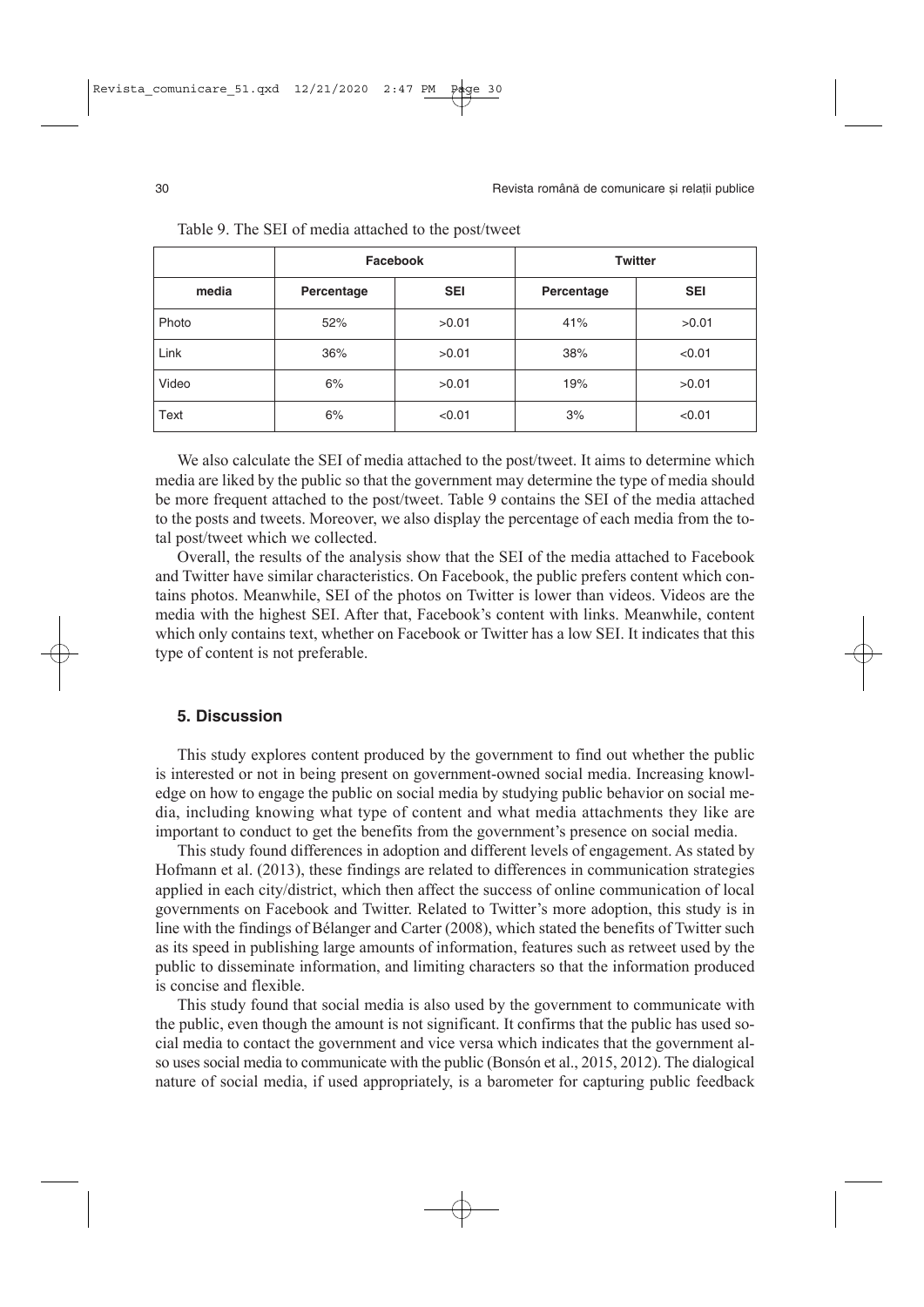(Avery & Graham, 2013). As a result, a government image which is responsive, open, transparent, and participatory cannot be achieved.

This research found that social media, both Twitter and Facebook are treated in the same way. The government more often uses social media for one-way communication by informing various government activities such as past activities, the activities of regents/mayors or their deputies, and information on ongoing activities and the current condition of the city. Our findings are in line with previous research which shows that governments often do not exploit the full potential of web 2.0 techniques but only copy their 'web 1.0' behaviour (Brainard  $\&$ McNutt, 2010; Hofmann et al., 2013). Moreover, we found much content with a news link on the main government website directly shared on social media without adjustments.

This research also confirms that compared to Facebook, Twitter is used by the government to communicate with other users consisting of public officials such as regents/mayors, communities, and other agencies. It is because Twitter facilitates the faster exchange of information which can be published directly (as a tweet) or re-published, with receipts from other people (as retweet) (Martín, de Rosario & Caba Pérez, 2015). Moreover, with the mention feature, Twitter can be used to send instant messages to inform others about facts or events (Bonsón et al., 2012).

Even though Facebook and Twitter are predicted to be the media for communicating with the public, it obtains minimal priority. It is, of course, an attitude that fails to recall the nature of social media that provides the ability for anyone to be heard by a wide audience by giving them the same opportunity to be heard (Kushin & Kitchener, 2009; Williamson & Parolin, 2013). Therefore, important social media features which can be used to gather information about community preferences to improve public policies and services cannot emerge (Evans-Cowley & Griffin, 2012), especially if social media is still used as a one-way platform.

The media attached to the posts or tweets which attract the most public attention both on Twitter and Facebook have similar characteristics. On Facebook, photos are the most frequently attached type of media and most attractive to the public. While on Twitter, videos are the most appealing attachment, although the number is not too significant. The text was found a little in both social media because it did not attract the attention of the public. This finding is not in line with the findings of Hofmann et al. (2013), who found that local governments rarely share posts or tweets with photos and videos. This finding also contradicts the opinion that the government still applies traditional communication skills in the new environment. Content with videos and photos will increase people's reaction (Bonson et al., 2017; Bonsón et al., 2015; Hofmann et al., 2013). Tweets and posts with links also still quite dominate local government Facebook and Twitter pages. This reinforces Magnusson, Bellström and Thoren's (2012) findings that social media is an intermediary media, not the main media where content is produced. In reality, content with links even in previous studies was found to have a lot of negative comments (Hofmann et al., 2013).

Similar to business organizations, the government also uses social media to promote various activities such as future government events, new public services, and educational information for the community. This study found that marketing-like content includes informing upcoming events and inviting the public to government activity, attracting wider public attention compared to other content. Activities to market events or public services are on the list of favorite content for the public, although it is not high on Facebook. It is in line with the findings by Bellström et al. (2016), namely that local governments use social media for marketing an event to gain more participation. By embracing the capabilities of social me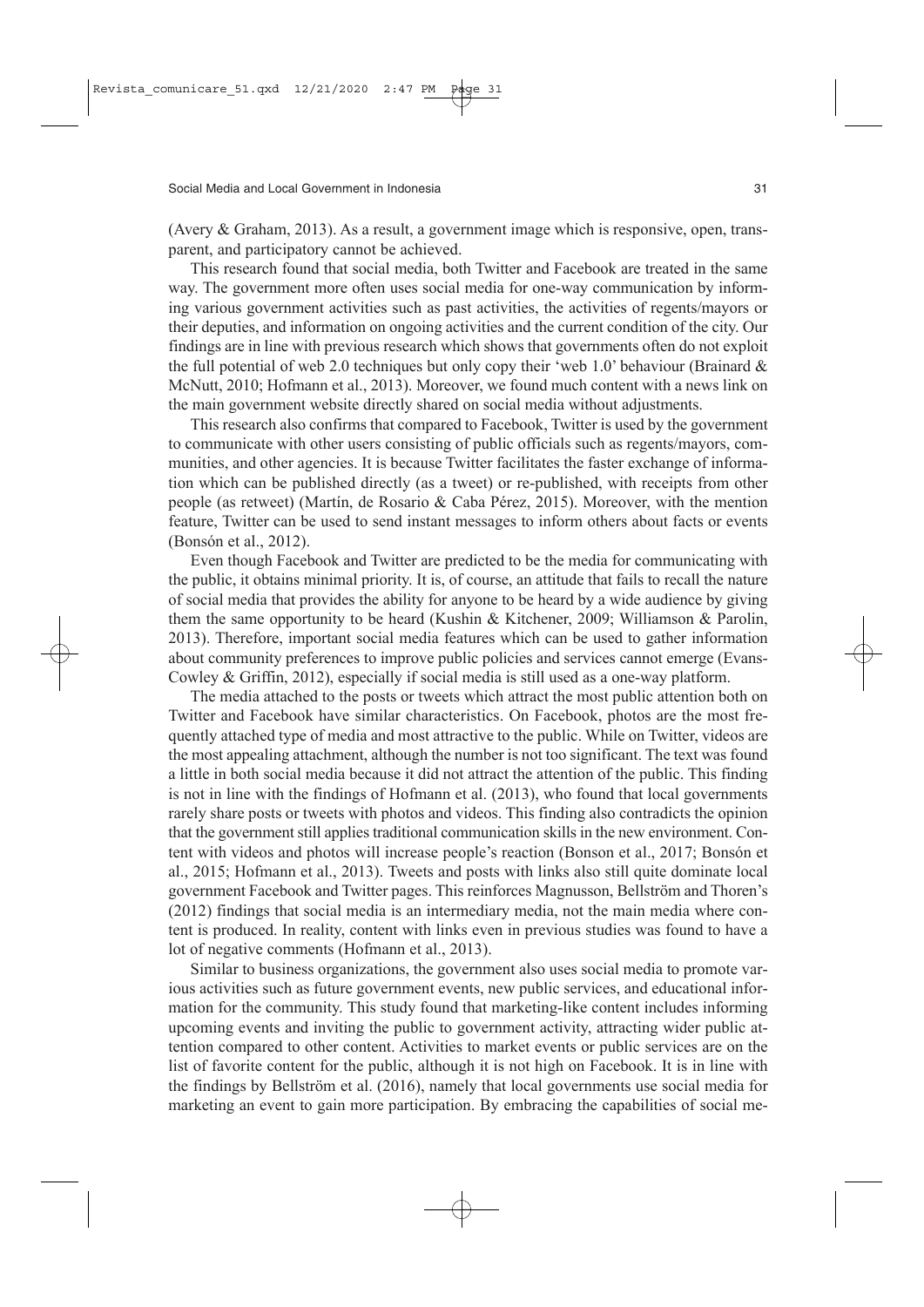dia, the government is trying to spur collaboration and participation,. Among others, it is applied through marketing activities on social media (Bertot, Jaeger & Grimes, 2010).

Academically, we confirm that SEI is a measuring tool which can be used to determine public preferences for content produced by the government because if the public is interested, they will engage and vice versa. Also, the list of categories of information shared on social media found in this study may complement the categories found in previous studies. Based on the main findings, this study has a series of practical implications, especially to encourage the use of social media in two-way communication by the local government. To gain higher engagement, the government must share videos and photos more often than content with links or contains text. Multimedia features like this may be used when the government intends to educate. It aims to change public behavior because this kind of media will be more appealing and easier to understand.

This study has several limitations. The first limitation is that the sample of this study is limited to Twitter and Facebook accounts of the local governments in Java. Therefore, the results cannot be generalized. For this reason, future research may broaden the scope of research to see the uniqueness of each local government. Future research should also examine the adoption of other social media such as YouTube and Instagram, which are currently being adopted by local governments. The last recommendation arises because this research was only conducted by observing local government social media accounts. In the future, research needs to interview local governments, especially about their commitment to utilizing social media to conduct two-way communication with the community.

## **6. Conclusion**

Our analysis of how local governments use social media reveals that governments are present on social media. However, the main features of social media are not utilized properly, especially for communicating with the public. Although local governments still treat social media like web 1.0, primarily by sharing one-way information, we find that they have made efforts to increase engagement by sharing content which contains promotion of government activities. Moreover, the strategy used is to share content with photos and videos. Social media can be utilized to communicate both ways with the community and other actors. Unfortunately, this type of content is not found much compared to content with information on the activities of the government and public officials.

By looking at the results of social media management, we conclude that social media is still treated half-heartedly. To gain great benefits, this study recommends that local governments manage their social media more professionally especially by regularly updating information, making adjustments to the news on the official website, and monitoring interactions which occur on their profile pages. It is intended to gain broad public involvement because we believe that broad public involvement is the key to harvesting the benefits of social media. We also emphasize that the main purpose of managing social media is no longer sharing information because the information is already in the official government website. Rather, it is about the way to create an interactive Facebook page and Twitter account.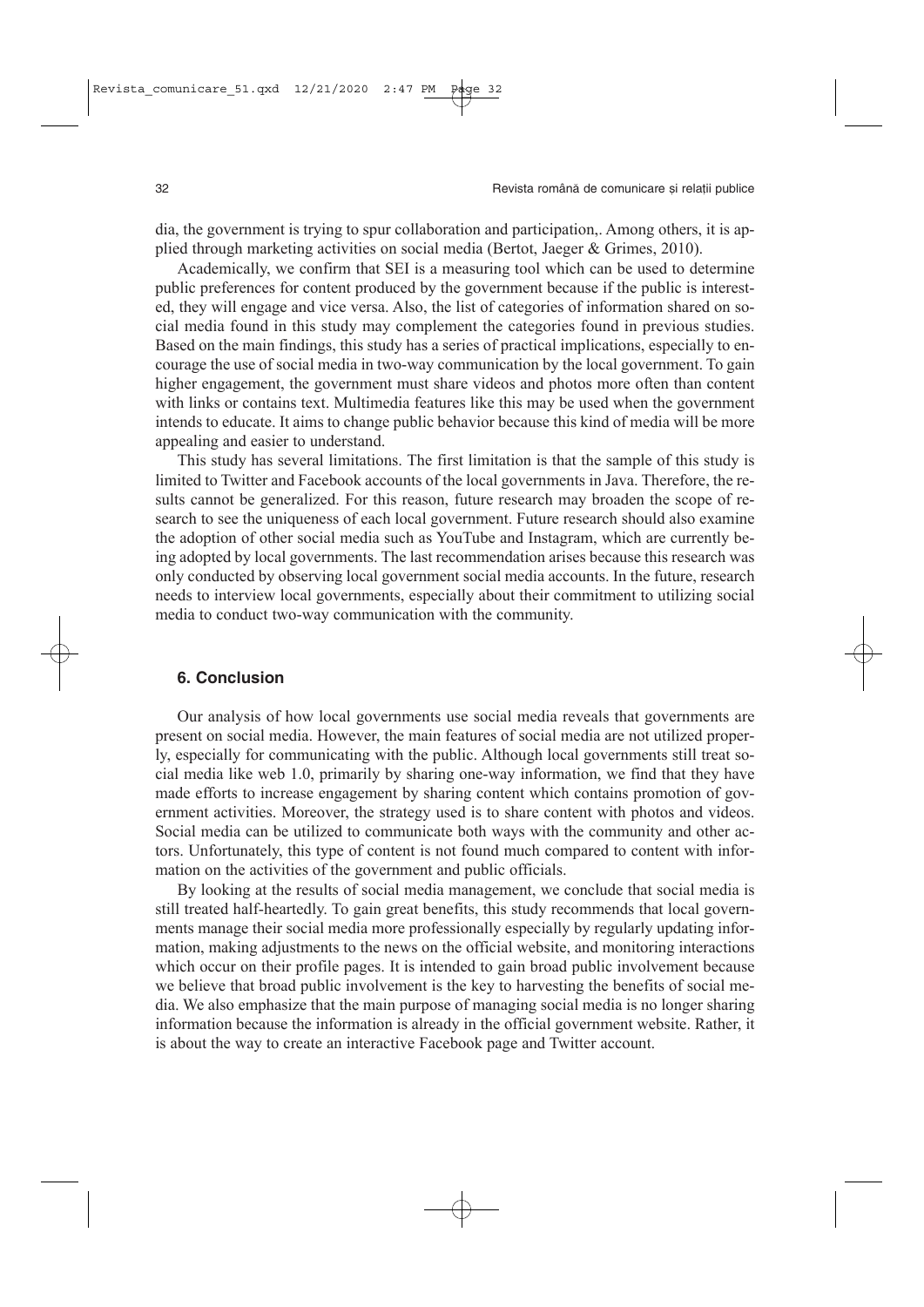# **Reference**

- Agostino, D. (2012). The Effectiveness of Social Software for Public Engagement, 1–10. http://doi.org/10. 5772/54475
- Agostino, D. (2013). Using social media to engage citizens: A study of Italian municipalities. *Public Relations Review*, *39*(3), 232–234. http://doi.org/10.1016/j.pubrev.2013.02.009
- Agostino, D., Arena, M., Catalano, G., & Erbacci, A. (2017). Public engagement through social media: the spending review experience. *Public Money & Management*, *37*(1), 55–62. http://doi.org/10.1080/ 09540962.2016.1249596
- Agostino, D., & Arnaboldi, M. (2016). A Measurement Framework for Assessing the Contribution of Social Media to Public Engagement: An empirical analysis on Facebook. *Public Management Review*, *18*(9), 1289–1307. http://doi.org/10.1080/14719037.2015.1100320
- Arnaboldi, M., Azzone, G., & Palermo, T. (2010). Managerial innovations in central government: not wrong, but hard to explain. *International Journal of Public Sector Management*, *23*(1), 78–93. http://doi.org/10. 1108/09513551011012349
- Avery, E. J., & Graham, M. W. (2013). Political Public Relations and the Promotion of Participatory, Transparent Government Through Social Media. *International Journal of Strategic Communication*, *7*(4), 274–291. http://doi.org/10.1080/1553118X.2013.824885
- Bélanger, F., & Carter, L. (2008). Trust and risk in e-government adoption. *The Journal of Strategic Information Systems*, *17*(2), 165–176. http://doi.org/10.1016/j.jsis.2007.12.002
- Bellström, P., Magnusson, M., Pettersson, J. S., & Thorén, C. (2016). Facebook usage in a local government: A content analysis of page owner posts and user posts. *Transforming Government: People, Process and Policy*, *10*(4), 548–567. http://doi.org/https://doi.org/10.1108/ TG-12-2015-0061
- Bellström, P., Magnusson, M., Pettersson, & Sören, J. (2016). Facebook usage in a local government: A content analysis of page owner posts and user posts. *Transforming Government: People, Process and Policy*, *10*(4), 548–567. http://doi.org/doi:10.1108/TG-08-2013-0026
- Bertot, J. C., Jaeger, P. T., & Grimes, J. M. (2010). Using ICTs to create a culture of transparency: E-government and social media as openness and anti-corruption tools for societies. *Government Information Quarterly*, *27*(3), 264–271. http://doi.org/10.1016/j.giq.2010.03.001
- Bertot, J. C., Jaeger Paul T., & Grimes, Justin, M. (2012). Promoting transparency and accountability through ICTs, social media, and collaborative e-government. *Transforming Government: People, Process and Policy*, *6*(1), 78–91. http://doi.org/10.1108/TG-03-2016-0016
- Bolívar, M. P. R. (2016). Designing Social Media Policy for Local Governments: Opportunities and Challenges. In M. Z. Sobaci (Ed.), *Social Media and Local Governments: Theory and Practice* (15th ed., Vol. 15, pp. 37–58). Switzerland: Springer US. http://doi.org/10.1007/978-3-319-17722-9
- Bonson, E., Royo, S., & Ratkai, M. (2014). Facebook Practices in Western European Municipalities: An Empirical Analysis of Activity and Citizens' Engagement. *Administration & Society*, *49*(3), 0095399714544945-. http://doi.org/10.1177/0095399714544945
- Bonson, E., Royo, S., & Ratkai, M. (2017). Facebook Practices in Western European Municipalities: An Empirical Analysis of Activity and Citizens' Engagement. *Administration & Society*, *49*(3), 320–347. http://doi.org/10.1177/0095399714544945
- Bonsón, E., Royo, S., & Ratkai, M. (2015). Citizens' engagement on local governments' facebook sites. an empirical analysis: The impact of different media and content types in western europe. *Government Information Quarterly*, *32*(1), 52–62. http://doi.org/10.1016/j.giq.2014.11.001
- Bonsón, E., Torres, L., Royo, S., & Flores, F. (2012). Local e-government 2.0: Social media and corporate transparency in municipalities. *Government Information Quarterly*, *29*(2), 123–132. http://doi.org/10.1016/ j.giq.2011.10.001
- Bortree, D. S., & Seltzer, T. (2009). Dialogic strategies and outcomes: An analysis of environmental advocacy groups' Facebook profiles. *Public Relations Review*, *35*(3), 317–319. http://doi.org/10.1016/j.pubrev.2009.05.002
- Bovaird, T. (2007). Beyond Engagement and Participation: User and Community Coproduction of Public Services. *Public Administration Review*, *67*(5), 846–860. http://doi.org/10.1111/j.1540-6210.2007.00773.x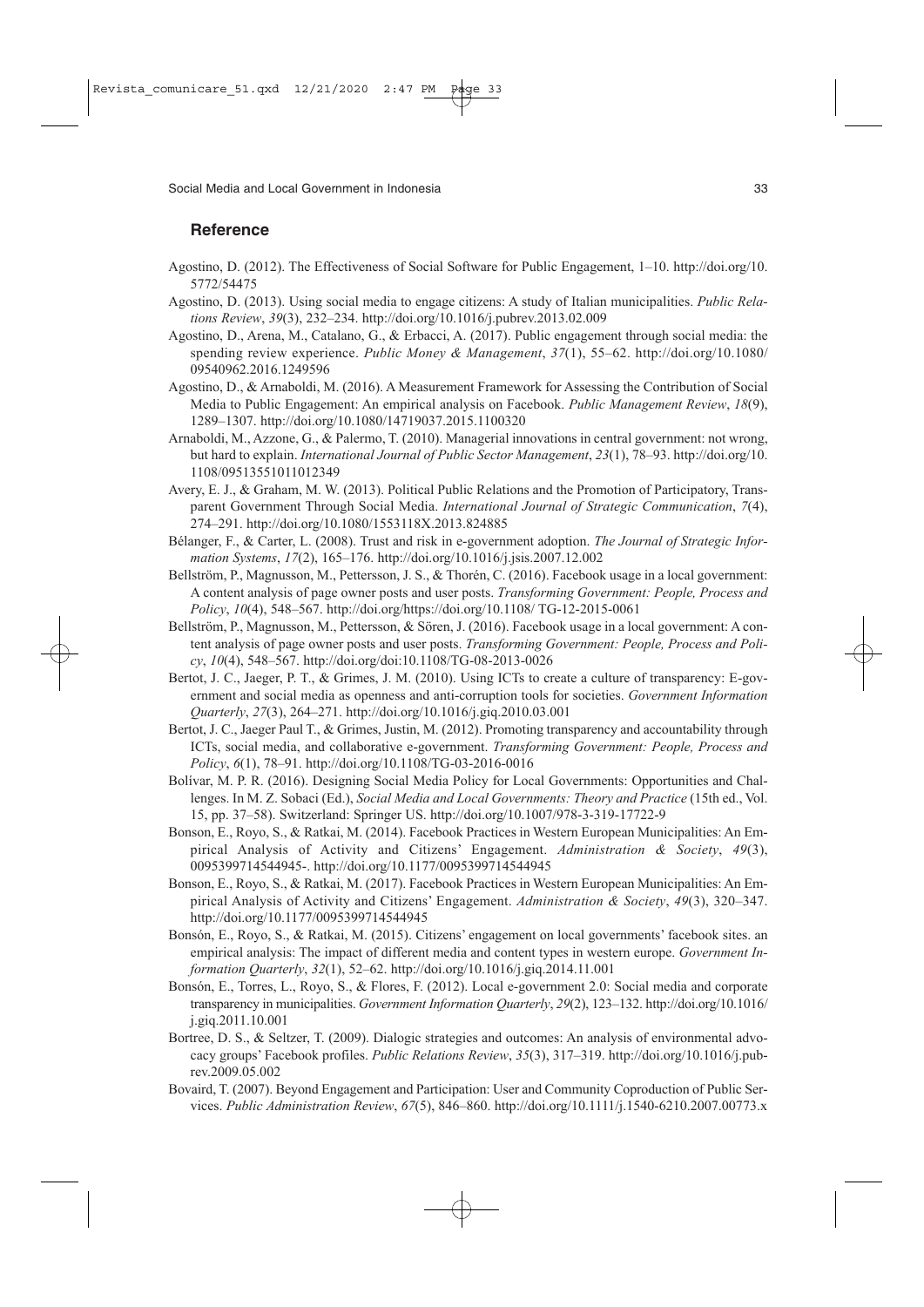- Brainard, L. A., & McNutt, J. G. (2010). Virtual Government–Citizen Relations. *Administration & Society*, *42*(7), 836–858. http://doi.org/10.1177/0095399710386308
- Campbell, D. A., Lambright, K. T., & Wells, C. J. (2014). Looking for Friends, Fans, and Followers? Social Media Use in Public and Nonprofi t Human Services 655. *Public Administration Review*, *74*(5), 655–663. http://doi.org/10.1111/puar.12261
- Carter, L., & Bélanger, F. (2005). The utilization of e-government services: citizen trust, innovation and acceptance factors \*. *Information Systems Journal*, *15*(1), 5–25.
- Criado, J. I., Rojas-Martín, F., & Gil-Garcia, J. R. (2017). Enacting social media success in local public administrations. *International Journal of Public Sector Management*, *30*(1), 31–47. http://doi.org/10.1108/ IJPSM-03-2016-0053
- Evans-Cowley, J. S., & Griffin, G. (2012). Microparticipation with Social Media for Community Engagement in Transportation Planning. *Transportation Research Record: Journal of the Transportation Research Board*, *2307*(1), 90–98. http://doi.org/10.3141/2307-10
- Feeney, M. K., & Welch, E. W. (2016). Technology–Task Coupling Exploring Social Media Use and Managerial Perceptions of E-Government. *The American Review of Public Administration*, *46*(2), 162–179. http://doi.org/10.1177/0275074014547413
- Heaselgrave, F., & Simmons, P. (2016). Culture, competency and policy: Why social media dialogue is limited in Australian local government. *Journal of Communication Management*, *20*(2), 133–147. http://doi.org/10.1108/JCOM-07-2015-0059
- Hofmann, S., Beverungen, D., Räckers, M., & Becker, J. (2013). What makes local governments' online communications successful? Insights from a multi-method analysis of Facebook. *Government Information Quarterly*, *30*(4), 387–396. http://doi.org/10.1016/j.giq.2013.05.013
- Idris, I. K. A. K. (2018). Government Social Media in Indonesia?: Just Another Information Dissemination Tool. *Jurnal Komunikasi (Malaysian Journal of Communication)*, *34*(4), 337–356.
- Kaplan, A. M., & Haenlein, M. (2010). Users of the world, unite! The challenges and opportunities of Social Media. *Business Horizons*, *53*(1), 59–68. http://doi.org/10.1016/J.BUSHOR.2009.09.003
- Kavanaugh, A. L., Fox, E. A., Sheetz, S. D., Yang, S., Tzy, L., Shoemaker, D. J., … Xie, L. (2012). Social media use by government?: From the routine to the critical. *Government Information Quarterly*, *29*(4), 480–491. http://doi.org/10.1016/j.giq.2012.06.002
- Kolsaker, A., & Kelley, L. L. (2006). Citizen-centric e-government: a critique of the UK Model. *Electronic Government, an International Journal*, *3*(2), 127. http://doi.org/10.1504/EG.2006.009214
- Kushin, M. J., & Kitchener, K. (2009). Getting political on social network sites: Exploring online political discourse on Facebook. *First Monday*, *14*(11). http://doi.org/10.5210/fm.v14i11.2645
- Linders, D. (2012). From e-government to we-government?: De fi ning a typology for citizen coproduction in the age of social media. *Government Information Quarterly*, *29*(4), 446–454. http://doi.org/10.1016/ j.giq.2012.06.003
- Liu, B. F., & Horsley, J. S. (2007). The Government Communication Decision Wheel: Toward a Public Relations Model for the Public Sector. *Journal of Public Relations Research*, *19*(4), 377–393. http://doi.org/ 10.1080/10627260701402473
- Liu, B. F., Horsley, J. S., & Levenshus, A. B. (2010). Government and corporate communication practices: Do the differences matter? *Journal of Applied Communication Research*, *38*(2), 189–213. http://doi.org/ 10.1080/00909881003639528
- Magnusson, M., Bellström, P., & Thoren, C. (2012). Facebook usage in government a case study of information content. In *AMCIS 2012 Proceedings* (pp. 1–10). Washington: AIS Electronic Library (AISeL).
- Marpaung, Z. S., & Santoso, A. D. (2019). Performer, Reporter, and Marketer: Three Different Local Parliament Faces on Social Media. *Policy & Governance Review*, *3*(3), 272. http://doi.org/10.30589/ pgr.v3i3.154
- Martín, A. S., de Rosario, A. H., & Caba Pérez, C. (2015). Using Twitter for Dialogic Communication: Local Government Strategies in the European Union. *Local Government Studies*, *41*(May), 421–444. http://doi.org/10.1080/03003930.2014.991866
- McAllister, S. M. (2012). How the world's top universities provide dialogic forums for marginalized voices. *Public Relations Review*, *38*(2), 319–327. http://doi.org/10.1016/j.pubrev.2011.12.010